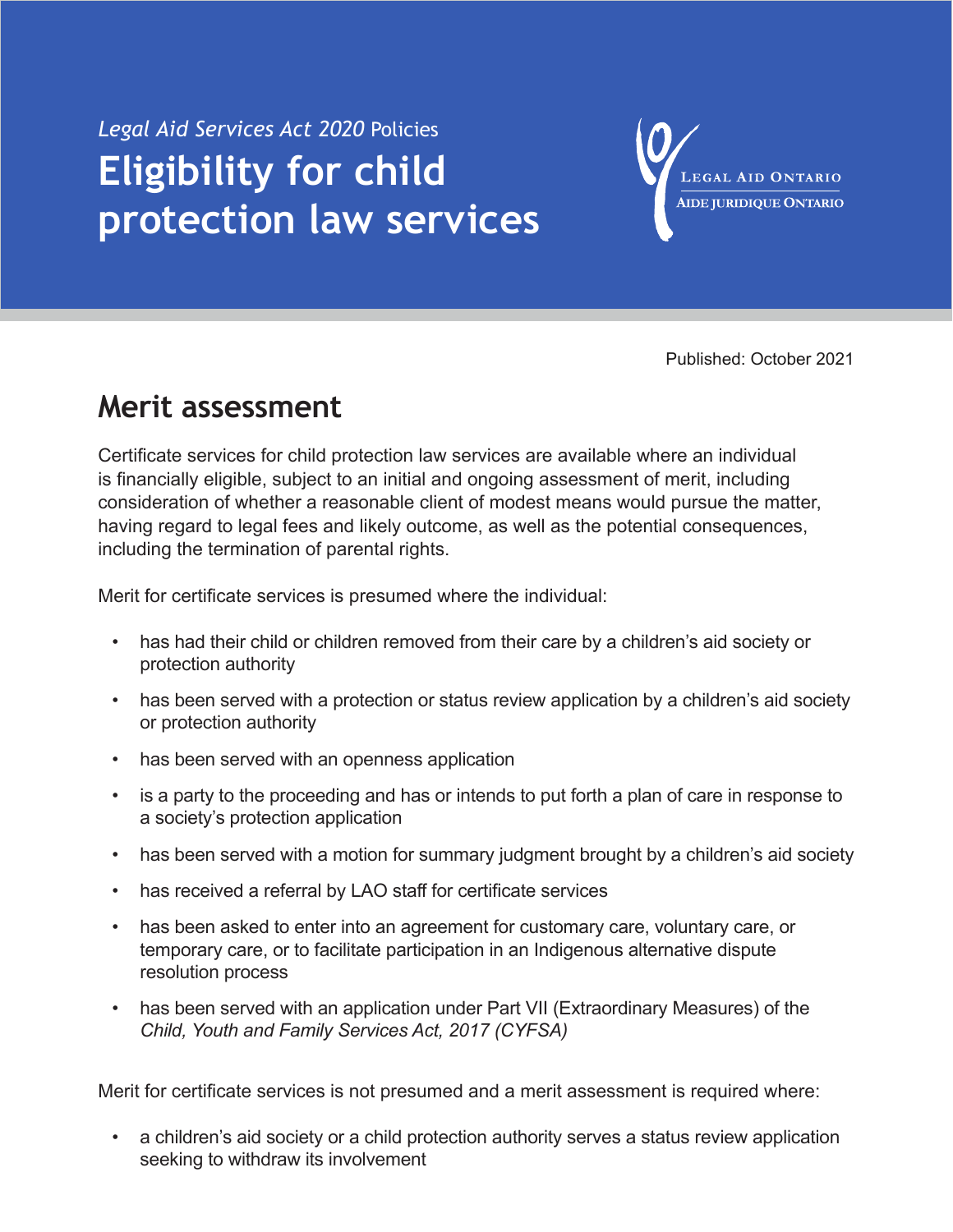- an individual seeks to bring an application for openness
- an individual seeks to bring a status review application

Where trial authorization has been granted but a trial has not occurred within one year, the roster member shall notify LAO and a merit reassessment may be required by LAO.

Upon a determination of merit, LAO may provide certificate services to individuals for representation regarding:

- protection applications
- temporary care and custody motions
- status review applications
- summary judgment hearings
- openness applications and hearings
- defending contested adoptions
- third party applications where a referral for certificate services has been provided to the third party
- non-litigation or pre-litigation services for parents in *CYFSA* proceedings (i.e., to assist in negotiating a customary care, voluntary care, or temporary care agreement, or to facilitate participation in an Aboriginal alternative dispute resolution process)
- proceedings under Part VII (Extraordinary Measures) of the *CYFSA*
- proceedings relating to *An Act respecting First Nations, Inuit and Métis Children, Youth and Families* (S.C. 2019, c. 24)

LAO will provide the following services subject to financial eligibility and merit assessments where available:

- legal advice
- in-court assistance
- document preparation services
- assistance with an alternative dispute resolution process

LAO may provide the following services, where available, without regard to eligibility:

- legal education
- legal information